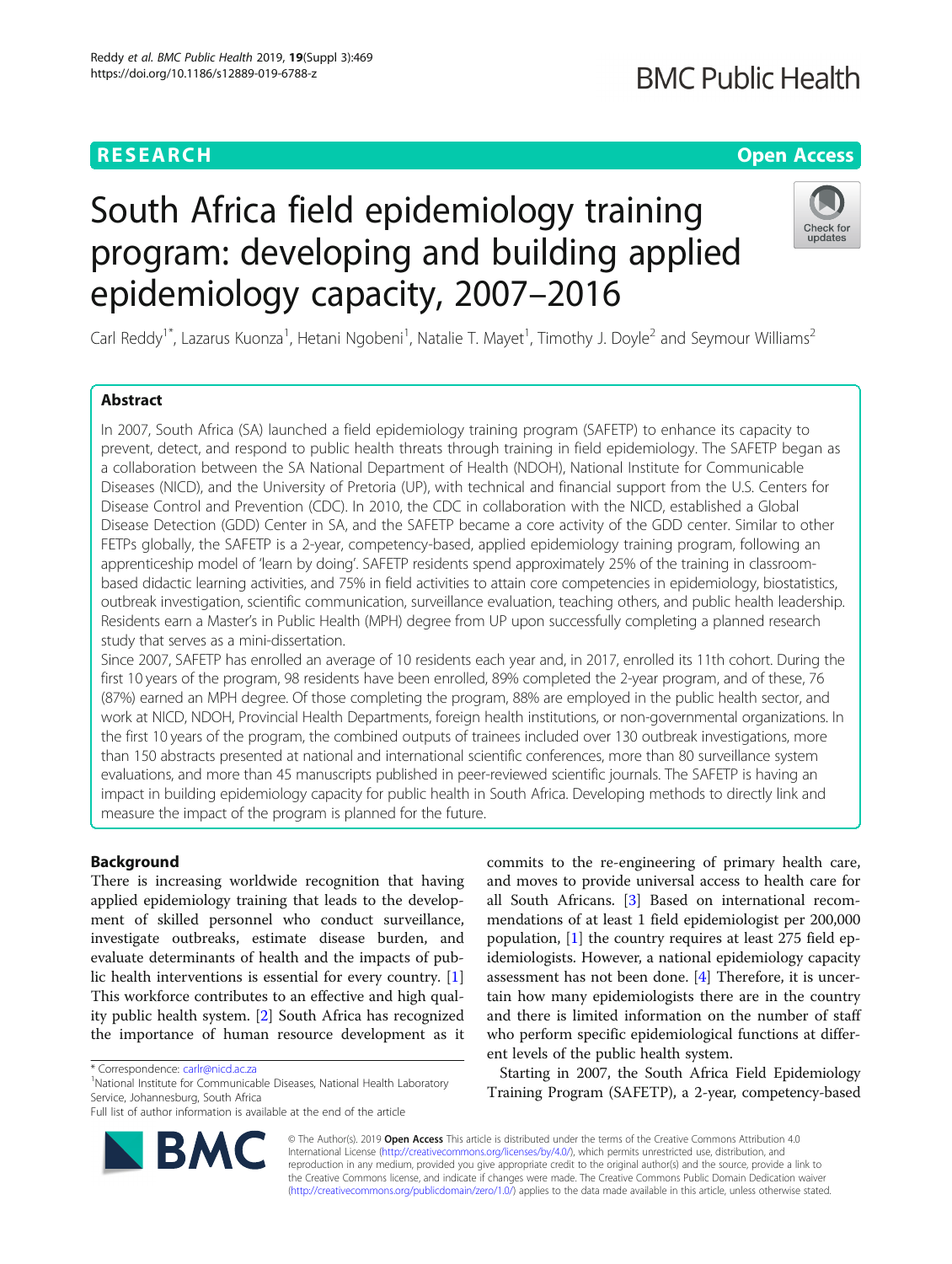training program, was initiated and developed as a collaboration between the South African National Department of Health (NDOH), the National Institute of Communicable Diseases (NICD) of the National Health Laboratory Service (NHLS), and the U.S. Centers for Disease Control and Prevention (CDC), to increase field epidemiology capacity for the country. SAFETP uses an established applied epidemiology curriculum, providing an accredited Masters in Public Health (MPH) degree from the University of Pretoria (UP), with mentored competency-based practical field experience. To date, the program has trained 87 health professionals in applied epidemiology. This paper describes the first 10 years of the SAFETP, including the origin and rationale for the program, the training model, accomplishments, challenges encountered, and observations regarding possible future directions of the program.

#### Origin, genesis, and evolution of SAFETP

Training in applied field epidemiology at a national level has its origins in the 1950's with the creation of the Epidemic Intelligence Service (EIS) at CDC. [[5,](#page-7-0) [6\]](#page-7-0) The creators of EIS envisioned a competency-based training program in applied epidemiology modeled after a medical residency, in which participants learn by doing, under the close guidance and supervision of an experienced mentor. EIS has never been an academic degree awarding program, but rather a post-doctoral training program designed to develop the next generation of trained field epidemiologists to serve the U.S. public health system. During the first 63 years of the program, EIS has trained 3641 health professionals in applied epidemiology (personal communication, EIS program office).

Beginning in the 1970's, the applied epidemiology training model of EIS was exported to other countries, often under the name of Field Epidemiology Training Programs (FETP). [\[7](#page-7-0)–[9](#page-7-0)] Early FETPs were consistent with EIS, in that they were non-academic, non-degree granting programs. In some regions of the world, including Africa, it was recognized that gaining academic credentials, particularly in a lengthy 2-year training activity, was a powerful incentive for participants in the training. Therefore, some training programs partnered with universities to offer master's degrees in conjunction with the training. In Africa, the earliest FETP-like training programs began in Uganda and Zimbabwe and were affiliated with academic institutions which awarded participants a master's degree following successful completion of the training. [\[10](#page-7-0)] These programs were referred to as "Public Health Schools Without Walls" (PHSWOW), to convey both the academic and the applied field components of the training.

Beginning in the 2000's, many other African countries recognized the need for human resource development,

not only in epidemiology, but also in laboratory sciences linked to applied epidemiology. During this decade, many African nations hardest hit by the HIV/AIDS pandemic also began receiving substantial resources to combat HIV, and develop the human resources necessary to address the epidemic, from the U.S. President's Emergency Plan for AIDS Relief (PEPFAR) and its predecessor, the LIFE initiative. In this context, training programs that included content in both field epidemiology and laboratory services were launched in Kenya and Tanzania in 2004–2005, and referred to as Field Epidemiology and Laboratory Training Programs or FELTP. These programs closely resembled the standard FETPs outside of Africa, but included a laboratory component, and were also affiliated with academic institutions awarding a master's degree, similar to the PHSWOW programs in Uganda and Zimbabwe. These FELTP's in Kenya and Tanzania quickly became the model for establishing other FELTP's in Africa. [[11](#page-7-0)] While FETPs

boratory scientists in the training. Following establishment of democratic rule in South Africa in the early 1990's, the country was faced with growing expectations to provide basic health services for all, in the context of substantial racial disparities in economic and health status. The country also reported one of the highest numbers in the world of people living with HIV, high rates of TB and other infectious diseases, as well as a growing chronic disease burden. [\[12\]](#page-7-0) In this context, the South African National Department of Health recognized the growing need to improve surveillance systems and the need to build epidemiology capacity.

have traditionally targeted physicians, nurses, and surveillance officers, FELTPs have additionally enrolled la-

In 2004, South Africa became one of the 15 PEPFAR focus countries and received the largest PEPFAR budget. The need to build applied epidemiology capacity in South Africa was prioritized to effectively respond to its HIV/ AIDS epidemic. In 2005, South African health officials, together with U.S. and locally based CDC officials, planned the development of a South Africa Field Epidemiology and Laboratory Training Program (SAFELTP), which was subsequently launched in 2007. SAFELTP began as an academic degree granting program with a laboratory training component, similar to the Kenya and Tanzanian FELTPs, and supported as a collaboration between the NDOH, NICD, and UP School of Health Systems and Public Health, with technical and financial assistance from U.S. CDC and PEPFAR. The program targeted physicians, nurses, laboratorians, and other allied health professionals with a first degree in the health sciences. Other details regarding the early origins of the program have been previously described. [[13](#page-7-0)]

In 2012, the program conducted an external review (unpublished) and the outcome of the review informed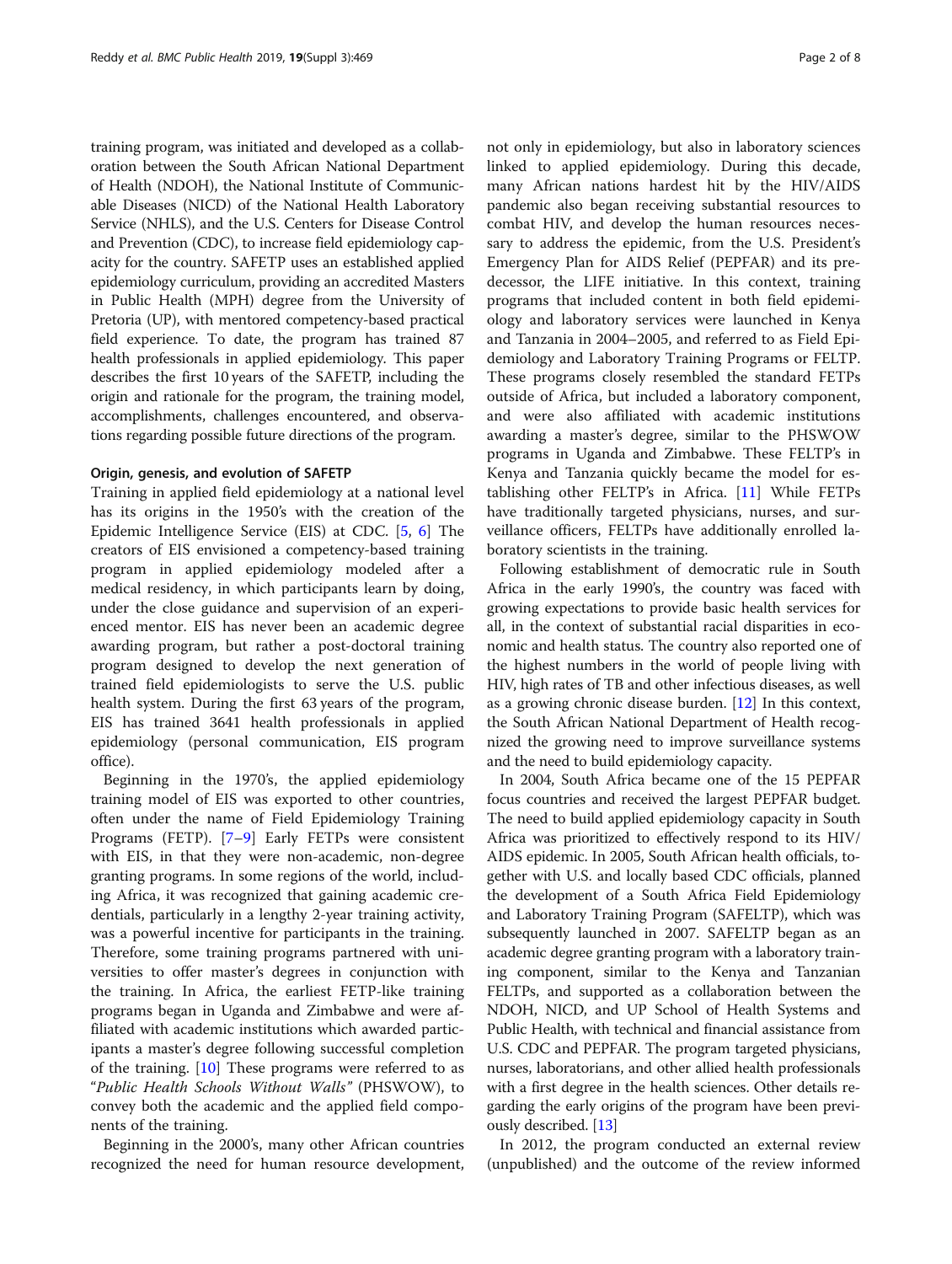the strategic plan of the program. The sustainability of the program, together with increasing its visibility and impact, were listed as key strategic objectives. Moreover, demand for the laboratory component of the program diminished over time and it was observed that laboratory scientists enrolled in FELTP did not return to work in the laboratories following conclusion of the program. In view of this, the laboratory component was removed in 2014, thus the SAFELTP became the SAFETP it is today, and no longer includes a separate laboratory training track.

Another major transition occurring during the first 10 years relates to funding for the program. When the program began, the majority of the operating costs were from direct assistance via PEPFAR. Additional resources were provided by the South African NDOH through its allocation of funds to the NICD of the NHLS. In 2010, CDC in collaboration with the NICD, established a Global Disease Detection (GDD) center in South Africa. The GDD center was established as a partnership to improve early detection of health threats that could be regional or global in nature, similar to the 9 other CDC supported GDD centers around the world. [[14\]](#page-7-0) Over time, the financial support for the SAFELTP, and subsequently the SAFETP, transitioned from primarily PEP-FAR support, to a greater proportion of financial support provided by GDD. By 2015, GDD provided all U.S. government financial support. Also during this period, an increasing proportion of SAFETP costs were covered by the NICD host institution. As of 2016, all direct program costs are covered by NICD, while CDC GDD supports some technical assistance costs.

#### Training model

Participants in the SAFETP develop competencies in several inter-related areas: epidemiology, disease surveillance, biostatistics, data management and analysis, scientific communication, public health leadership, and teaching of others. Residents develop these competencies by elaborating a set of Core Learning Activities (CLAs). The CLAs required to complete the program include: 1) evaluating a surveillance system; 2) analyzing a large data set; 3) developing a protocol for and completing a hypothesis driven research project; 4) submitting abstracts for scientific conferences; 5) a poster or oral presentation at a scientific conference; 6) preparing a bulletin article on a public health topic; 7) preparing a scientific manuscript suitable for publication in a peer-reviewed journal; 8) investigating at least 3 disease outbreaks; 9) conducting workshops or other training activities for others. While developing these CLAs, related protocols, and work products, residents are also trained in the core ethical principles of conducting research involving human subjects. Residents must complete all required CLAs to be eligible for a UP degree. In addition, they must complete a standard academic thesis or a mini-dissertation. For their theses, residents are encouraged to prepare a manuscript formatted as a peer-reviewed journal article, based on one of their CLAs.

The SAFETP enrolls a new cohort of residents annually that begin their 2-year training in January, and complete the training in December of the following year. During the 24 months of the program, residents spend the first 5 months in classroom modules at UP or NICD, to gain knowledge and skills needed to develop the required CLAs. In June of each year, the first year residents are then assigned to their field locations and field site supervisor. During the final 18 months of the program, residents develop and complete their CLAs, with assistance from their field supervisor and program mentor.

Residents spend approximately 75% of the 2-year training at field placement sites. These sites are selected based on priority health areas where adequate supervision, a suitable work environment, and access to data and other resources are available for completing the CLAs. Residents focus on addressing the priority diseases of the country (e.g. HIV, TB, respiratory illnesses, enteric diseases, or chronic diseases). In the past, residents have been placed at the National Department of Health, the National Cancer Registry, the University of South Africa (UNISA) Injury and Violence Unit, Health Sciences Research Council (HSRC), and Medical University of South Africa (MEDUNSA) HIV Pharmacovigilance Unit. Other specific field sites may include the NICD, a provincial or municipal health department, or partner ministries such as the Department of Agriculture, Forestry, and Fisheries (DAFF), which is responsible for animal health and many zoonotic disease issues. Field sites interested in hosting a SAFETP resident complete an application form and describe the data and resources they have available to host a resident. Decisions regarding final field placements consider adequacy of data and supervision, local knowledge and language skills of the resident, and priority health areas.

The NICD has an Outbreak Response Unit (ORU) staffed by a small number of field epidemiologists who assist provinces and districts in responding to and investigating disease outbreaks. Each SAFETP resident completes a 3–4 week rotation at ORU during their training. The rotation provides supervised opportunities to develop needed knowledge and skills in investigating disease outbreaks. Residents may also complete outbreak investigations during their regular field assignments.

Other important components of the training program include a quarterly scientific seminar in which the residents present findings from field investigations;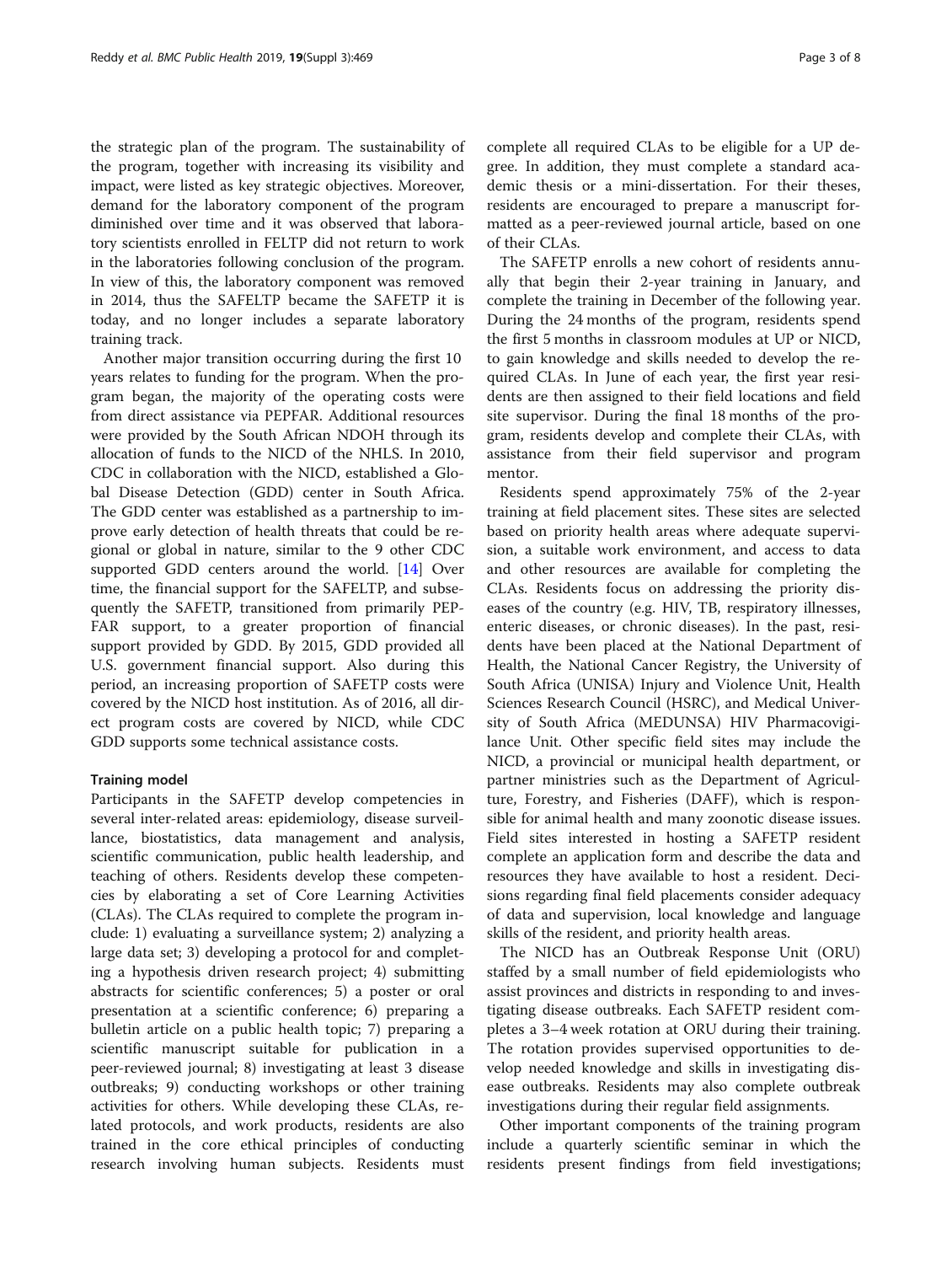participation at national and international scientific conferences to present accepted work; and supplemental workshops on relevant topics.

For completion of the CLAs and UP thesis requirements, residents are supported by a SAFETP assigned mentor and a field supervisor. In addition, GDD provided technical assistance has included a scientific writer, a biostatistician, and a CDC FETP resident adviser, who have provided training and support to all residents in scientific communication, statistical analysis, and epidemiologic field investigation methods. The scientific writer conducts workshops on scientific communication which address the specific requirements of each of the written CLAs. The writer-editor reviews draft written materials and provides one-on-one consultation during the scientific writing process. The biostatistician provides individual consultation regarding survey design, sample size calculation, and statistical analysis.

SAFETP has also been an active member of the relevant professional networks for training in field epidemiology. This includes at the global level, the Training Programs in Epidemiology and Public Health Interventions Network (TEPHINET), [\[15\]](#page-7-0) and regionally in Africa, the African Field Epidemiology Network (AFENET). [\[10\]](#page-7-0) Membership and participation in these professional networks has enhanced training activities for residents via training workshops and opportunities to present at TEPHINET and AFENET sponsored international scientific conferences. The networks facilitate sharing of training materials and provide standards for accreditation of FETPs. The SAFETP Program Director has served on the advisory boards of TEPHINET and AFENET, thus leveraging the experience of SAFETP to enhance similar training activities in other countries.

#### Program accomplishments

The total number of residents enrolled in SAFETP between 2007 and 2016 is 98 (average 10 residents/year). Of these, 87 (89%) have completed the two-years of residency and of these 87, 76 (87%) have been awarded MPH degrees by the University of Pretoria (as at May 2018) (Table 1). Although most SAFETP enrollees are South Africans, the program has also enrolled and graduated foreign residents from Burkina Faso (1), Togo (1) and Liberia (2). The incoming class of 2017 also includes one resident from Lesotho.

#### Sectors where graduates are employed

Of the 66 SAFETP graduates who earned MPH degrees and were employed as of May 2017, 59 (89%) are working within South Africa (Table [2](#page-4-0)). Of the seven that are working outside of South Africa, four are the foreign graduates who work in public health positions in their home countries, two are continuing public health

Table 1 South Africa Field Epidemiology Training Program enrollment and completion rate, 2007–2016

| Enrollment<br>year | Number<br>enrolled | Completion             |                                 |  |
|--------------------|--------------------|------------------------|---------------------------------|--|
|                    |                    | Two-year course, n (%) | MPH Degree, n (% <sup>a</sup> ) |  |
| 2007               | 10                 | 9(90)                  | 8(89)                           |  |
| 2008               | 9                  | 9(100)                 | 9(100)                          |  |
| 2009               | 12                 | 11 (92)                | 9(82)                           |  |
| 2010               | 11                 | 9(82)                  | 9(100)                          |  |
| 2011               | 9                  | 9(100)                 | 7(78)                           |  |
| 2012               | 5                  | 5(100)                 | 5(100)                          |  |
| 2013               | 9                  | 6(67)                  | 4(67)                           |  |
| 2014               | 15                 | 13 (87)                | 10(77)                          |  |
| 2015               | 11                 | 9(82)                  | 8(89)                           |  |
| 2016               | 7                  | 7(100)                 | 7(100)                          |  |
| Total              | 98                 | 87 (89)                | 76 (87)                         |  |
|                    |                    |                        |                                 |  |

<sup>a</sup>As proportion of those completing two-year course

training abroad, and one is working at the Africa Centers for Disease Control and Prevention (Africa CDC) based at the African Union Commission in Ethiopia. Of 59 graduates working in SA, 58% are working for South African government institutions, either at the National (32%) or Provincial (26%) level. In addition, 18 (27%) are working for non-governmental organizations (NGOs), which are more concentrated in Gauteng Province.

The number of SAFETP graduates per 200,000 population was calculated nationally and by province of employment (Table [2](#page-4-0)). Overall, SAFETP graduates working in South Africa account for 0.212 epidemiologists per 200,000 population. When excluding those working for NGOs or in academic settings, and counting only the 38 graduates working in applied epidemiology positions at the national or provincial level, SAFETP graduates represented 0.137 field epidemiologists per 200,000 population. Though both estimates fall short of the 1 field epidemiologist per 200,000 population suggested by the WHO Joint External Evaluation Tool, [\[1](#page-6-0)] it is important to keep in mind that SAFETP is not the only source of epidemiologists working in the country, and that a full capacity assessment in South Africa has not been performed.

#### Program impact

A comprehensive formal impact evaluation of the SAFETP has never been conducted, however, evidence of the impact can be gleaned from the work produced by the residents during their training, its impact on the health system as a whole, and the final disposition of graduates in key positions.  $[16]$  $[16]$  $[16]$  A formal evaluation to measure the impact of SAFETP is underway and complete findings are not yet available. However, some examples of the programs impact are noted below.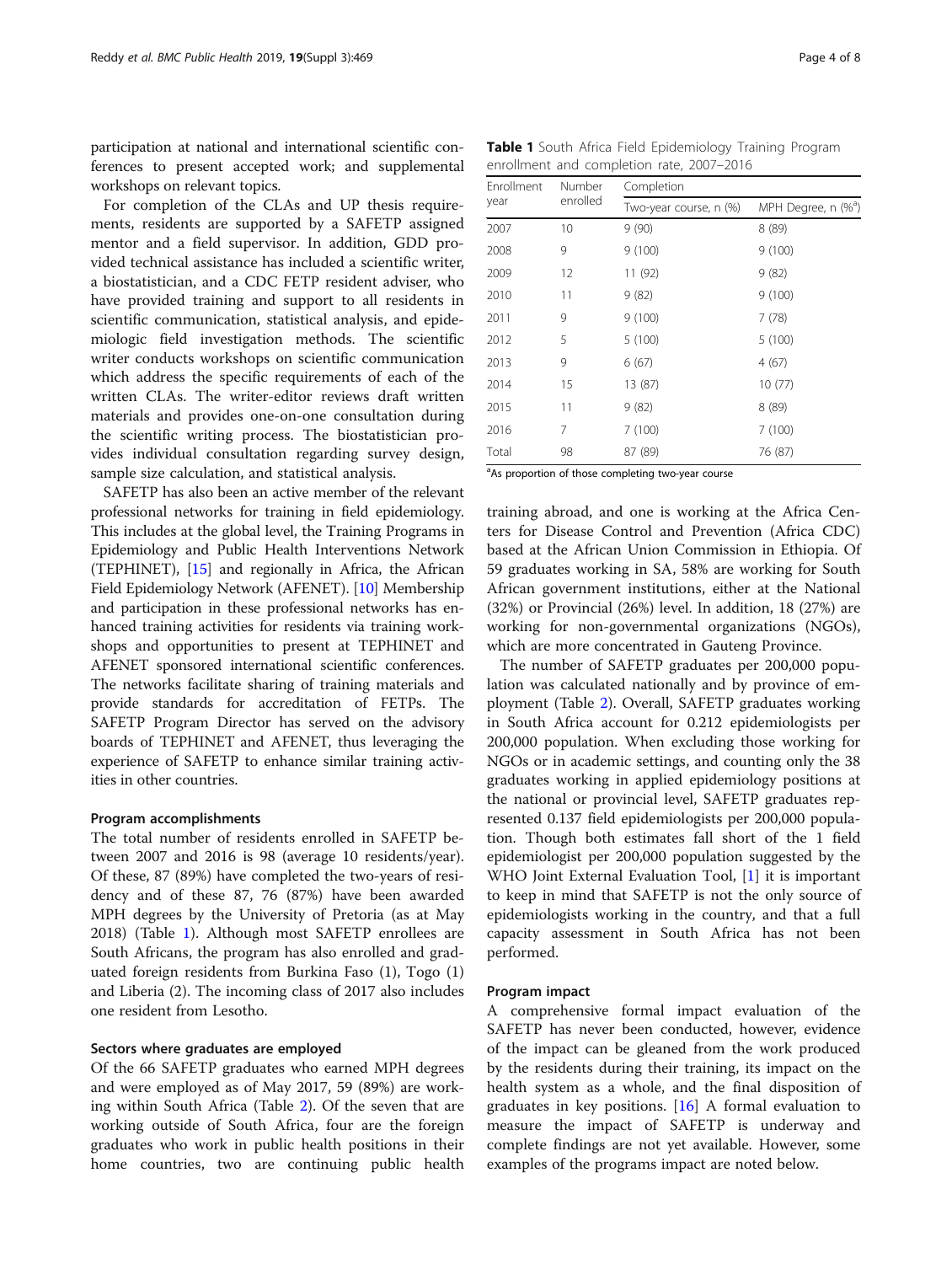| Location                                       | MPH Graduates  |      | Population*   | FETP Trained Epidemiologists |
|------------------------------------------------|----------------|------|---------------|------------------------------|
|                                                | n              | $\%$ | (in millions) | (per 200,000 population)     |
| South Africa                                   | 59             | 89   | 55.6          | 0.212                        |
| National-Governmental                          | 21             | 32   | 55.6          | 0.076                        |
| Provincial Health Agency - All                 | 17             | 26   | <b>NA</b>     |                              |
| Northern Cape                                  | $\overline{2}$ | 3    | 1.2           | 0.333                        |
| Limpopo                                        | 4              | 6    | 5.8           | 0.138                        |
| Eastern Cape                                   | $\overline{4}$ | 6    | 7.0           | 0.114                        |
| Free State                                     |                | 1.5  | 2.8           | 0.071                        |
| North West                                     |                | 1.5  | 3.7           | 0.054                        |
| Mpumalanga                                     |                | 1.5  | 4.3           | 0.047                        |
| Western Cape                                   |                | 1.5  | 6.3           | 0.032                        |
| Gauteng                                        | 2              | 3    | 13.4          | 0.030                        |
| KwaZulu-Natal                                  |                | 1.5  | 11.1          | 0.018                        |
| Subtotal: National or Provincial Health Agency | 38             | 58   | 55.6          | 0.137                        |
| <b>NGO</b>                                     | 18             | 27   | <b>NA</b>     |                              |
| Academia                                       | 3              | 5    | <b>NA</b>     |                              |
| Outside South Africa                           | 7              | 11   | <b>NA</b>     |                              |
| Total                                          | 66**           | 100  |               |                              |

<span id="page-4-0"></span>Table 2 Employment of MPH graduates of the South Africa Field Epidemiology Training Program

NGO Non-governmental Organization

\*2016 populations estimates from Statistics South Africa [\(http://www.statssa.gov.za/\)](http://www.statssa.gov.za/)

\*\*Includes only employed MPH graduates as of May 2017

Over 45 scientific manuscripts have been published in peer-reviewed scientific journals by SAFETP residents, based on their activities during the training program. [[17\]](#page-7-0) SAFETP trainees have made significant contributions in investigating and responding to numerous disease outbreaks and priority health conditions and control activities throughout the country that have been key inputs for local, provincial, and national public health decision making (Table 3). Selected examples of the outbreaks include outbreaks of Rift Valley fever during 2008–2011 that led to greater collaborations with the veterinary and animal health sector; [[18](#page-7-0), [19\]](#page-7-0) an outbreak of multi-drug resistant Pseudomonas aeruginosa in a hospital in Cape Town in 2010; [[20\]](#page-7-0) a diarrheal

Table 3 Summary of key activities of the South Africa Field Epidemiology Training Program, 2007–2016

| Activity                                                             | Frequency |
|----------------------------------------------------------------------|-----------|
| Outbreak investigations                                              | >130      |
| Surveillance evaluations                                             | > 80      |
| Planned research studies                                             | > 50      |
| Large data base analysis                                             | > 85      |
| Scientific presentations at national or international<br>conferences | >150      |
| Awards received by trainees at scientific conferences                | 11        |
| Publications in peer reviewed journals                               | >45       |

disease outbreak investigation in Free State that led to major improvements in the water treatment system; and, identifying the emergence of multi-drug resistant Candida auris fungal infections, leading to the development of clinical and diagnostic guidelines for detection and investigation of future outbreaks. [\[21,](#page-7-0) [22\]](#page-7-0) SAFETP residents have also responded to outbreaks in other African countries in the region. Selected examples of these include an outbreak of typhoid in Zimbabwe in 2011–12, [[23\]](#page-7-0) which highlighted the role of contaminated boreholes in continued transmission; an outbreak of diarrheal illness in Swaziland in 2014; and an investigation of a cluster of hydrocephalus cases in Lesotho in 2017. Finally, residents have completed analytic research studies on the determinants of loss to follow-up among HIV patients in South Africa on anti-retroviral treatment enrolled in a pharmacovigilance cohort study from 2004 to 2012. [[24](#page-7-0)] The results bolstered the strategy of community-based adherence support programs and integrated patient care, implemented by the South African HIV/AIDS treatment program. Residents also conducted analyses identifying risk factors for tuberculosis smear non-conversion in Western Cape Province from 2007 to 2013, [[25\]](#page-7-0) helping health providers better target at-risk patients.

SAFETP trainees and graduates have also helped strengthen public health surveillance programs within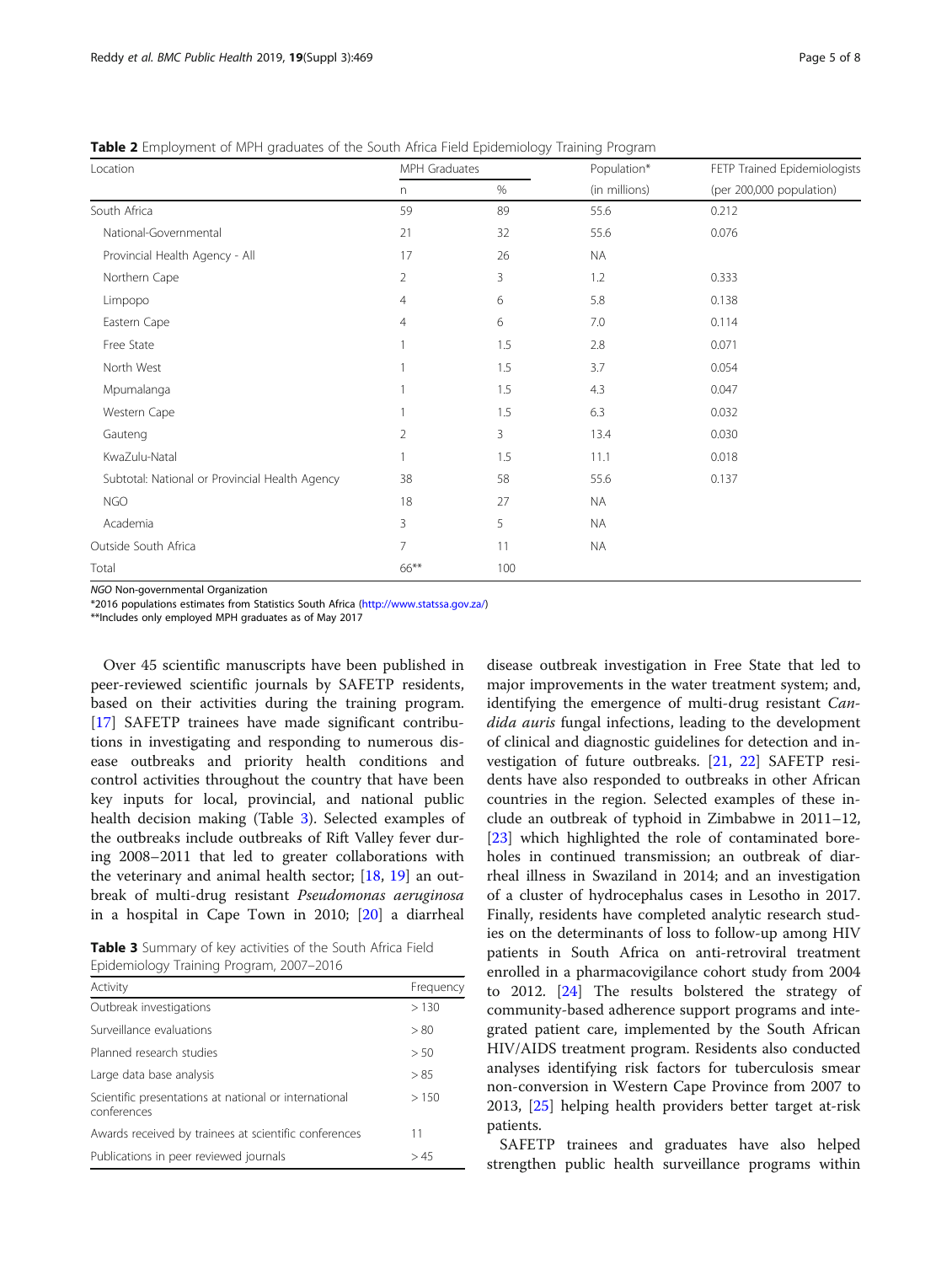the country. The trainees have contributed to the design, implementation, and evaluation of various surveillance systems at all levels of the health system. During 2015, a team of SAFETP residents  $(n = 6)$  and alumni  $(n = 7)$ conducted an evaluation of the National Notifiable Medical Conditions (NMC) surveillance system in the country. The findings from the evaluation have informed the recent re-engineering of the NMC surveillance system for South Africa.

#### Challenges

SAFETP has experienced several challenges over its first decade. The external program review in 2012 confirmed that at least 30% of residents had completed all requirements except the UP thesis, and thus, were not graduating with their MPH on time. UP had always offered a peer-reviewed manuscript as an option instead of a traditional academic thesis. However, the majority of residents had been submitting the traditional academic thesis. The SAFETP adopted the external reviewers' recommendation and made a first authored, peer-reviewed manuscript compulsory and encouraged residents to use this manuscript as the basis for fulfilling the UP thesis requirement for graduation. SAFETP staff then followed up with individual residents who had previously completed the two year training, but had not achieved the MPH. This involved one-on-one meetings to review their progress in manuscript writing, statistical analysis, and interpretation of their data. As a result, the overall MPH graduation rate went up from 55%, as measured in 2013, to 87% measured in 2018, following the completion of the 2016 cohort.

The external evaluation also pointed out that the program was not attracting medical or veterinary graduates for enrollment. Less than 20% of the program participants to date have been medical doctors or veterinarians. Ongoing efforts are underway, working with the leadership of NDOH and DAFF, to facilitate and support more medical and veterinary staff from those agencies to join SAFETP. DAFF is supporting two veterinarians currently in the program. The demand for curative care in South Africa places undue pressure on medical doctors to go into providing clinical services. However, supervisory staff at facility and provincial DOH levels have shown willingness to support nurses and medical scientists to join the program. Fully addressing this issue is an ongoing challenge, however, SAFETP has recently undertaken a series of focus group discussions on field epidemiology for fourth-year medical and veterinary students to increase awareness of the opportunities that the discipline presents.

An ongoing program challenge is increasing the quantity and quality of outbreak investigations conducted by the residents. Residents are required to participate in at least three outbreak investigations. Their individual responsibilities in each investigation gradually increase, as their competency in outbreak investigation progresses, so that by the third outbreak, they are expected to lead the investigation. Residents may partially complete their outbreak investigation competency through the ORU. The number of requests, the type of investigations requested, along with ORU staff availability and standardization of the outbreak investigation approach, have been identified as factors leading to variable resident experiences in learning to do outbreak investigations. In general, residents assigned to provinces and districts have an increased likelihood of being involved in outbreak investigations within their jurisdiction. Ongoing efforts are underway to improve the coordination, supervision, and standardization of outbreak reporting and investigation, to better prepare SAFETP residents to acquire this critical competency.

#### Future directions

#### Sustainability and transition to NICD funding support

SAFETP started with being almost completely funded by the US CDC. Since inception, the NICD has provided office space and other program services such as human resources, information technology, and grants management. In addition, the salary of the Program Director has always been funded by the NICD. A number of residents were financially supported by the NDOH while in the program through contribution of salaries and the provision of study leave. As of April 2016, the NICD became the primary funder of the program and the FETP posts of Senior Epidemiologist, Field Epidemiologist, and Administrator are now included in the NICD organogram staffing plan. Funding for the program comes from the South African Treasury through the NDOH to the NICD. The SAFETP's funding transition to NICD brings country ownership and sustainability to the program.

### Raising the profile of epidemiology in general and field epidemiology in particular

To facilitate the development and use of field epidemiology practice in the country, SAFETP staff has engaged in certain training and advocacy activities. To launch the program and since inception, SAFETP staff has provided short courses in field epidemiology to provinces and districts that have requested this training. These short courses have served to both market field epidemiology as a core public health discipline, and as a potential screening opportunity for identifying suitable candidates for the 2-year program. Since 2008, SAFETP has conducted approximately 20 basic epidemiology short courses, involving more than 500 participants, from all 9 provinces of South Africa. Recently, the CDC developed Frontline FETP training curriculum has been piloted in South Africa to further strengthen and enhance the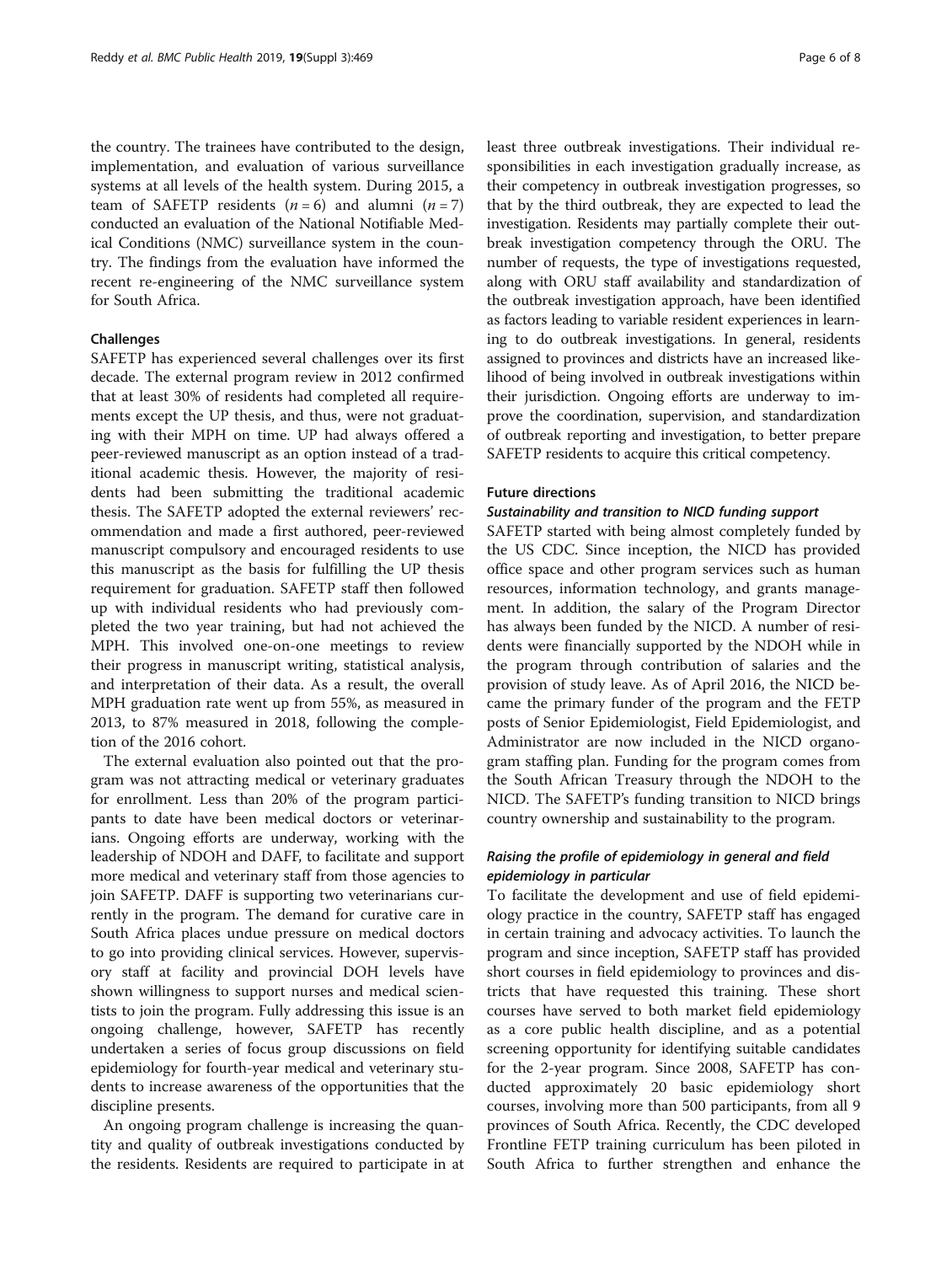<span id="page-6-0"></span>existing training curriculum used for epidemiology short course training activities. [\[26](#page-7-0)] Future plans envision approximately 2–3 basic epidemiology short courses being conducted each year, for provincial and district level surveillance staff. Such courses also offer valuable opportunities for residents in the SAFETP 2-year course to develop competency in teaching principles of disease surveillance and applied epidemiology to others.

The human resources for health strategy document of the NDOH highlights the need to have a standardized, competency-based, and accredited training program for trainees in epidemiology and biostatistics, with specified career pathways and job opportunities following their training. [3] To this end, SAFETP program staff facilitated the establishment of an Epidemiology Working Group at the Public Health Association of South Africa (PHASA) to highlight the unmet need and support the development of applied epidemiology as a distinct career path. This working group will form part of the Epidemiology Special Interest Group (SIG) of PHASA and will help to define and build the career path for applied epidemiology in South Africa.

#### Conclusions

From 2007 to 2016, SAFETP has matured from an externally supported collaboration, into a South African owned training program for developing applied epidemiologists to address the need for a quality public health system that is effective in detecting, responding to, and preventing health threats to its population. The leadership of SAFETP is forging the program into more formal engagement and deeper integration within the epidemiology and communicable diseases sections of the national and provincial departments of health. Additionally, to ensure that demand and that career pathways are specified, staffing plans with field epidemiology position descriptions must be further developed with principals at the National and Provincial DOH Human Resource Departments and NICD, in collaboration with leads from the Epidemiology SIG. In order to sustain field epidemiology training in the long term, the 10 years of SAFETP illustrates the need for a continued structured programmatic approach, including appropriate curriculum and mentored practicum sites that meet the priority public health conditions of the country.

#### Abbreviations

AFENET: African Field Epidemiology Network; CDC: United States Centers for Disease Control and Prevention; CLA: Core Learning Activities; DAFF: Department of Agriculture, Forestry, and Fisheries; EIS: Epidemic Intelligence Service; FELTP: Field Epidemiology and Laboratory Training Program; FETP: Field Epidemiology Training Program; GDD: Global Disease Detection; HSRC: Health Sciences Research Council; MEDUSA: Medical University of South Africa; MPH: Master's of Public Health; NDOH: South African National Department of Health; NGO: Non-governmental organization; NHLS: National Health Laboratory Service; NICD: National Institute of Communicable Diseases; NMC: Notifiable Medical Conditions; ORU: Outbreak Response Unit; PEPFAR: U.S. President's Plan for Emergency

AIDS Relief; PHASA: Public Health Association of South Africa; PWSWOW: Public Health School Without Walls; SAFETP: South African Field Epidemiology Training Program; SIG: Special Interest Group; TEPHINET: Training Programs in Epidemiology and Public Health Interventions Network; UNISA: University of South Africa; UP: University of Pretoria

#### Acknowledgements

The authors thank Dorothy Southern, Alfred Musikewa, Bernice Harris, and Khin Tint for past contributions to activities described in this report and Mary Gaeddert for assistance with manuscript preparation. The findings and conclusions in this report are those of the authors, and do not necessarily represent the official position of the U.S. Department of Health and Human Services.

#### Funding

No external funding was used in preparation of this manuscript. The publication cost was funded by the U.S. Centers for Disease Control and Prevention (CDC).

#### Availability of data and materials

The datasets used in this report are available from the corresponding author on reasonable request.

#### About this supplement

This article has been published as part of BMC Public Health Volume 19 Supplement 3, 2019: 10th anniversary of the Centers for Disease Control and Prevention - Global Disease Detection program. The full contents of the supplement are available online at [https://bmcpublichealth.biomedcentral.](https://bmcpublichealth.biomedcentral.com/articles/supplements/volume-19-supplement-3) [com/articles/supplements/volume-19-supplement-3.](https://bmcpublichealth.biomedcentral.com/articles/supplements/volume-19-supplement-3)

#### Authors' contributions

CR provided overall management oversight for manuscript preparation, wrote portions, and critically reviewed manuscript; LZ maintained data used in manuscript, prepared data tables and wrote portions of manuscript; HN prepared data tables; NM wrote portions, and critically reviewed manuscript; TD prepared data tables and wrote portions of manuscript; SW wrote portions, and critically reviewed manuscript. All authors reviewed and approved the final version of the manuscript.

#### Ethics approval and consent to participate

Not applicable. The manuscript describes a training program and does not include human subjects research.

## Consent for publication

Not applicable.

#### Competing interests

The authors declare that they have no competing interests.

#### Publisher's Note

Springer Nature remains neutral with regard to jurisdictional claims in published maps and institutional affiliations.

#### Author details

<sup>1</sup>National Institute for Communicable Diseases, National Health Laboratory Service, Johannesburg, South Africa. <sup>2</sup>Center for Global Health, Centers for Disease Control and Prevention, Pretoria, South Africa.

#### Published: 10 May 2019

#### References

- (WHO) WHO: Joint External Evaluation Tool: International Health Regulations (2005) In.: World Health Organization; 2016.
- 2. Zweigenthal V, London L, Pick W. The contribution of specialist training programmes to the development of a public health workforce in South Africa. In: Durban, South Africa: health systems trust; 2016. p. 45–59.
- 3. Health NDo: Human Resources for Health South Africa. HRH Strategy for the health sector: 2012/13–2016/17. In. Edited by Health NDo. Pretoria, South Afica: National Department of Health; 2011: 160.